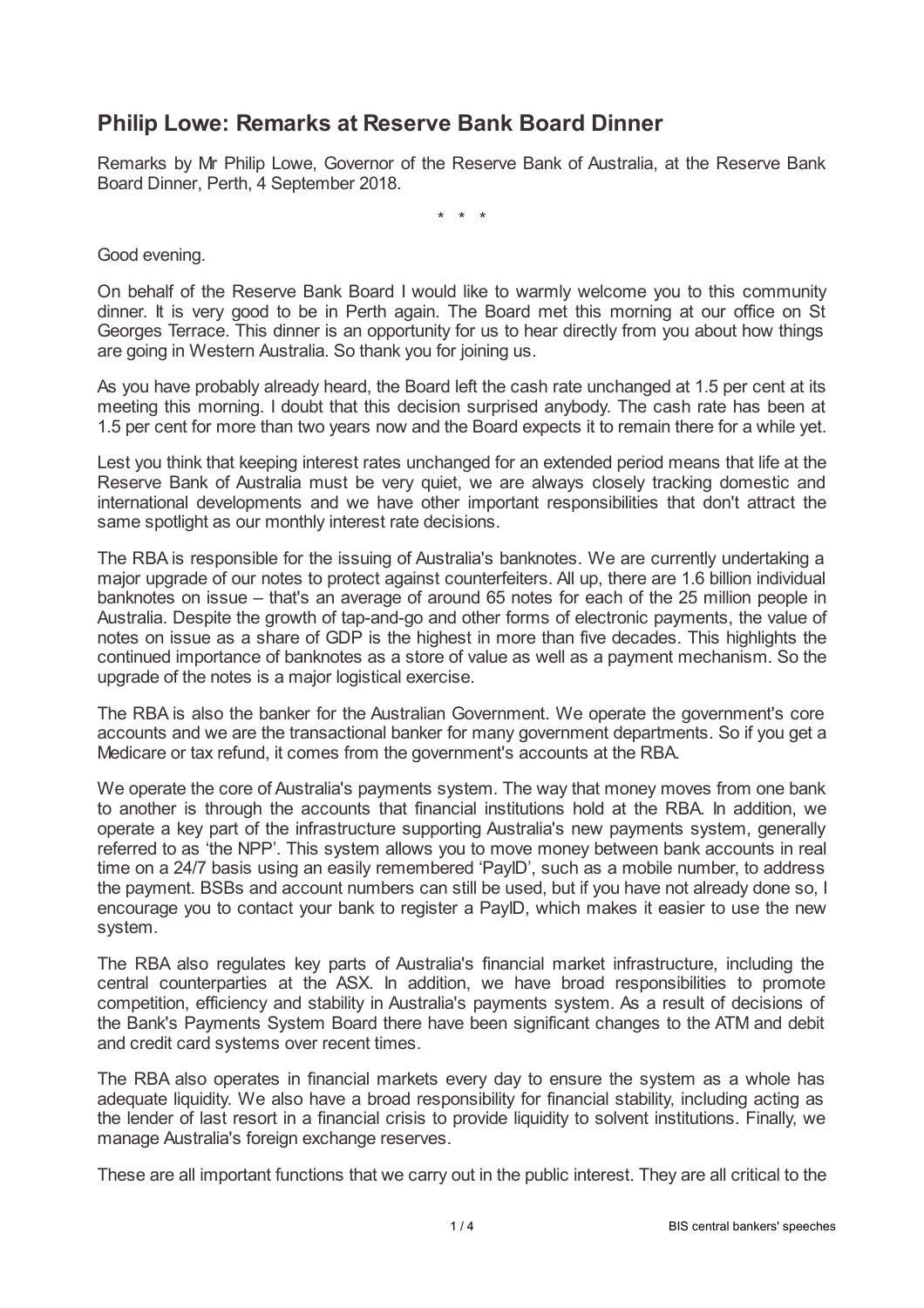functioning of our successful modern economy and financial system. I can assure you, we take these responsibilities very seriously. This means that even when interest rates are being held steady, we have a lot of things on our plate. But it is interest rates that mainly keep us in the news.

At its meeting this morning, the Board's assessment was that the Australian economy is moving in the right direction. Over the past year, GDP increased by 3.1 per cent and inflation was around 2 per cent. The unemployment rate is currently 5.3 per cent, which is the lowest it has been in nearly six years. In the broad sweep of our history, these are a pretty positive set of numbers.

We will get another reading on the pulse of the economy tomorrow with the release of the June quarter national accounts. We are expecting that this will confirm that over the first half of 2018, the economy expanded at a faster than trend pace, making inroads into spare capacity. Our central scenario is that economic growth this year and next will be a bit above 3 per cent, which should see the unemployment rate come down further. So things are moving in the right direction.

One of the factors helping us is that the global economy is expanding quite strongly. Many of the advanced economies are growing quite strongly and unemployment rates in a number of them are at multi-decade lows. The Chinese economy is also growing solidly, although the pace of growth has slowed, partly as a result of efforts to put the financial sector on a more sustainable footing.

The United States is most advanced in the process of monetary policy normalisation. This has led to a broad-based appreciation of the US dollar this year. As a consequence, the Australian dollar has depreciated. If sustained, this could be expected to improve the outlook for both inflation and growth.

Notwithstanding the positive global picture, there are a number of international uncertainties that we are monitoring closely. One is the possibility of an escalation in the current trade disputes. If this were to happen, it would materially affect trade flows and investment plans around the world. As a country that has benefited greatly from an open rules-based international system, Australia has a strong interest in this not happening.

Another uncertainty we are watching closely is the possibility of a material lift in inflation in the United States. The United States is experiencing a large fiscal stimulus at a time when the economy is at full employment and is growing quickly. This is an unusual combination to say the very least. Past experience suggests that it could lead to inflation increasing significantly. Financial markets are, however, heavily discounting this possibility, which means that if it did take place it would come as quite a surprise, with repercussions for markets and the real economy.

We are also monitoring carefully the financial and economic problems in a number of emerging market economies with structural or institutional weaknesses, including Turkey, Brazil and Argentina. If these problems were to escalate, they could put strains on parts of the global financial system.

So these are some of the international issues we are keeping an eye on at the moment.

Domestically, the Board is closely monitoring housing markets across the country and trends in housing finance. Housing credit growth has slowed, which, from a medium-term perspective, is a positive development. Our assessment is that this slowing largely reflects reduced demand for credit by investors, although there has been some tightening in the supply of credit as well. With housing prices falling in a number of cities, largely due to a shift in the underlying fundamentals, investors no longer find it as attractive to invest in residential property as they once did. This is a normal part of the cycle. While credit standards have been tightened, mortgage credit remains readily available.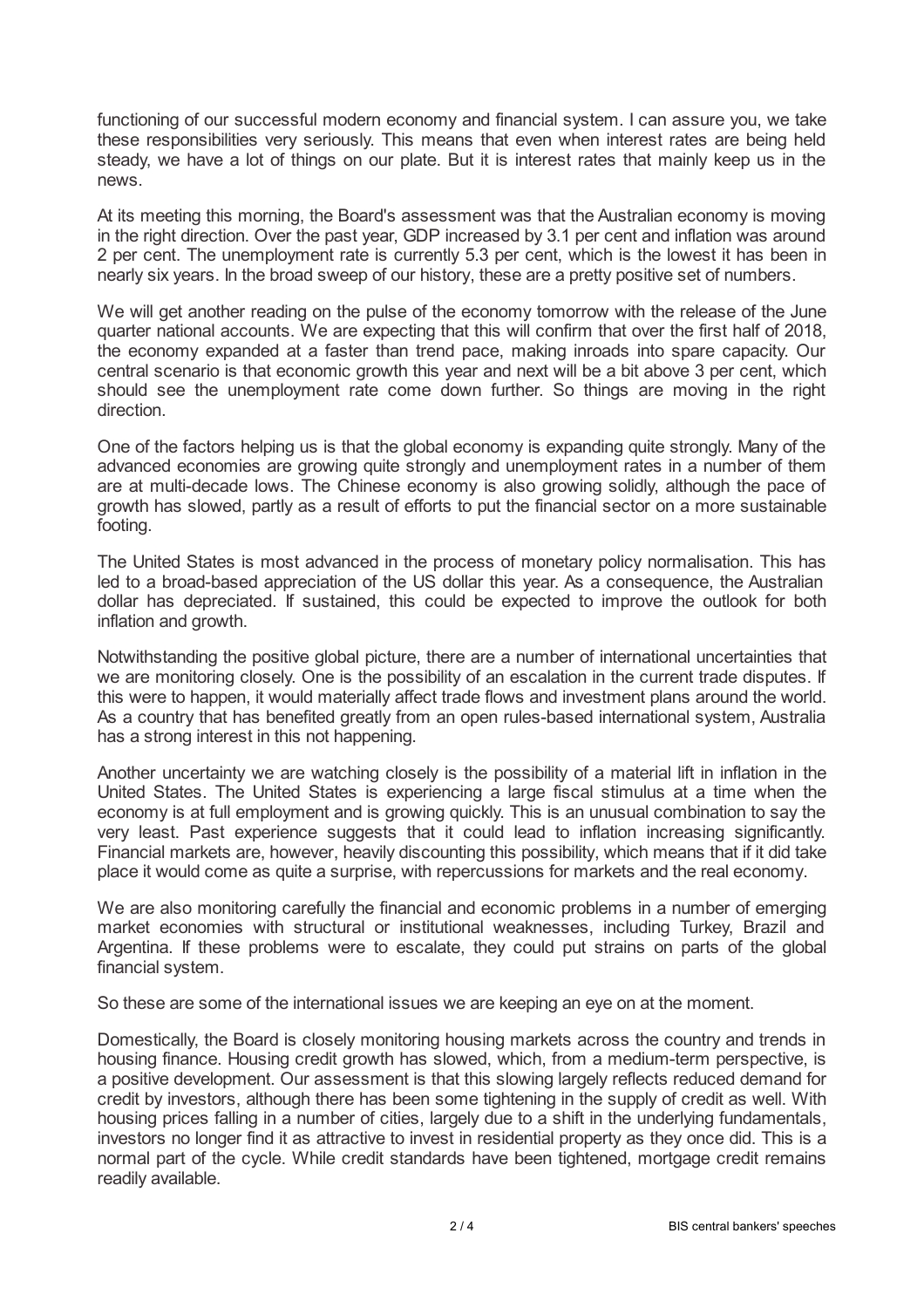I would note that some banks have increased their mortgage rates recently in response to somewhat higher interest rates in short-term wholesale markets. A much less remarked upon fact is that the average mortgage rate paid in Australia has fallen since August last year, as lenders have increased their discounts. I encourage anyone with a mortgage to shop around: there are some very good offerings out there. We can all play a role in promoting strong competition in our financial sector by shopping around and taking advantage of the good deals that are out there.

Another set of issues that the Board continues to pay close attention to is the outlook for wages growth and inflation. Wages growth has been quite low recently. For some time my view has been that some increase in aggregate wages growth would be a welcome development, especially if it is backed by stronger productivity growth. Many business people that I speak to recognise that a pick-up in overall wages growth would be a positive development from a macro perspective, although not from the perspective of their individual business. So there is a tension there. Our expectation is that wages growth will pick up from here, but the pick-up is likely to be only gradual. Firms are currently reporting a record number of job vacancies and increasingly telling us that it is hard to find workers with the right skills. One way of dealing with this increasing tightness in the labour market is, of course, to lift wages. We expect that as this happens, inflation will also lift towards the midpoint of the medium-term inflation target, although this, too, is likely to be a gradual process.

Against this background, this morning the Board again decided to keep the cash rate steady at 1.5 per cent. We are seeking to be a source of stability and confidence, as further progress is made towards full employment and having inflation return to around the midpoint of the target range. As that progress is made, you could expect the next move in interest rates to be up, not down. This would be a sign that overall economic conditions are returning to normal and would take place against the backdrop of stronger growth in household income. But any move still seems some way off, given the gradual nature of the progress expected on unemployment and inflation.

At this morning's meeting, as well as a thorough review of the international and Australian economies, we had a detailed discussion on the Western Australian economy. We pay close attention to what is going on here: Western Australia accounts for a little over 14 per cent of Australian GDP and 35 per cent of our exports, so it is important. Reflecting this, this is my third trip to, and public speech in, Perth in the past year.

This morning we heard that while the Western Australian economy is still feeling the effects of a decline in the level of mining investment, there are some positive signs. The level of mining investment has further to fall as some large liquefied natural gas projects are completed. But elsewhere in the resources sector things are looking brighter. Sustaining capital expenditure, particularly in the iron ore sector, is picking up with positive spillover effects. Higher prices for a number of minerals have also led to increased exploration activity, including for gold and lithium, and an expansion of some existing mines is taking place. For the first time in a number of years, we are hearing reports through our liaison program in Western Australia that it is difficult for firms to find workers with the right skills, including project engineers and related occupations. Business conditions – as measured by surveys – have also risen significantly and are now above average.

At our meeting, we also discussed the population dynamics here in Western Australia. At the peak of the resources boom, annual population growth reached almost 3½ per cent, which is very fast. People moved here from overseas and from the rest of Australia to meet the needs of your rapidly growing economy. In contrast, over the past year, population growth has slowed sharply, to around  $\frac{3}{4}$  per cent, which is almost the slowest of any state in the country. There is now a considerable net flow of people from Western Australia to the eastern states.

This change in population dynamics has had a significant effect on housing markets in Western